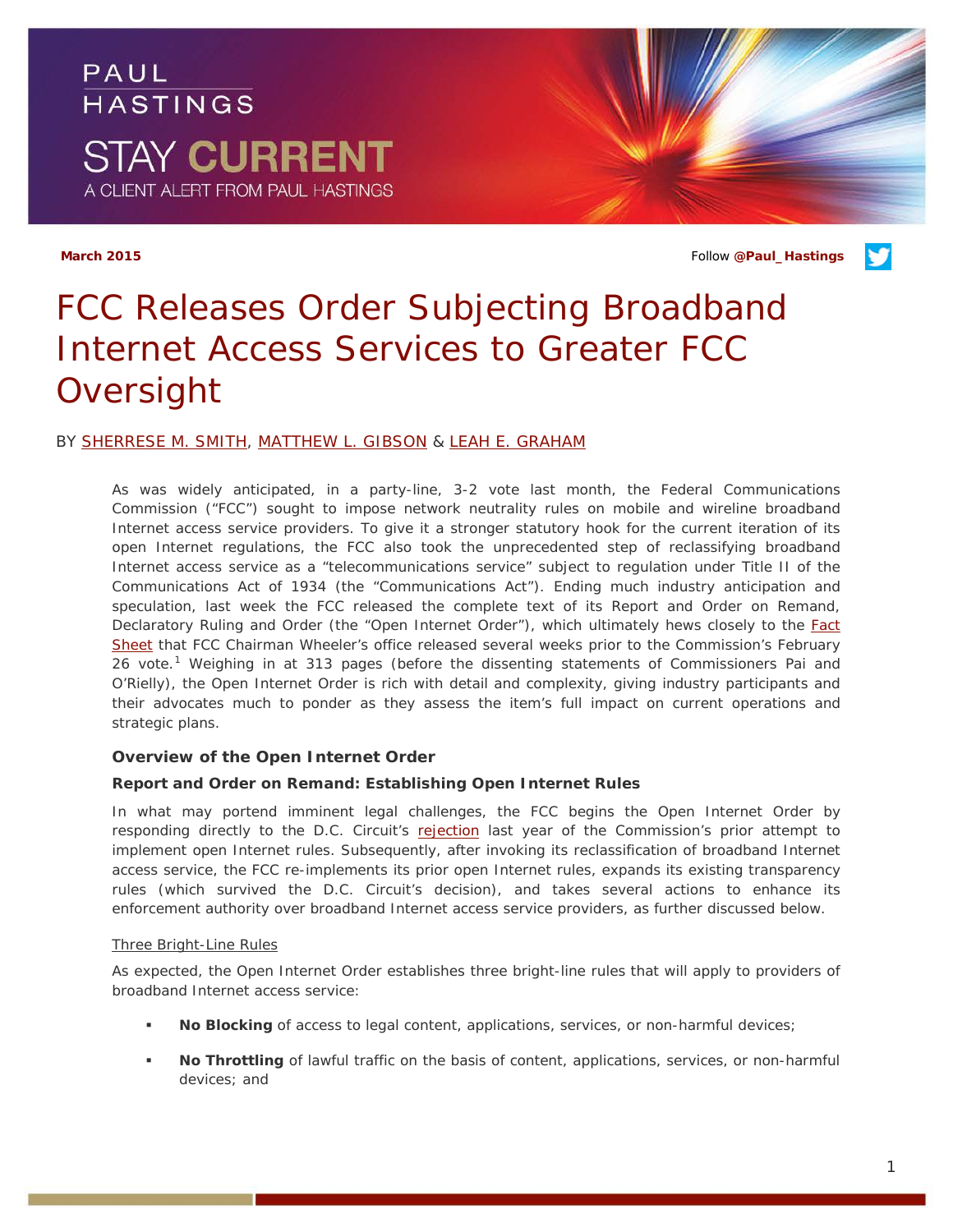**No Paid Prioritization** that would create "fast lanes" by favoring traffic from some sources (including content and services of affiliates of broadband Internet access service providers).

In addition, as in the FCC's prior iterations of open Internet regulations, the Report and Order on Remand includes a mechanism to permit broadband Internet access service providers to engage in "reasonable network management." The item looks to account for differences in broadband technologies but emphasizes that network management practices must be tailored to technical requirements and not commercial purposes.<sup>[2](#page-5-0)</sup> Further, the FCC has supplemented these three brightline rules with a rule establishing a "no-unreasonable interference/disadvantage standard," permitting the agency, on a case by case basis, to prohibit practices that unreasonably interfere with, or disadvantage, customers' ability to access content on the Internet.<sup>[3](#page-5-1)</sup>

## *Expanded Transparency Rules*

In a departure from the [Fact Sheet](http://transition.fcc.gov/Daily_Releases/Daily_Business/2015/db0204/DOC-331869A1.pdf) released by FCC Chairman Wheeler's office in early February, the Open Internet Order includes a revision of the FCC's rules regarding disclosures that broadband Internet access service providers must make to consumers. Specifically, the FCC has expanded the scope of its transparency rules to require providers of broadband Internet access service to disclose promotional rates, fees and surcharges, data caps, packet loss rates, and, importantly, privacy policies.[4](#page-5-2) Note, however, that fixed and mobile providers of broadband Internet access service with 100,000 or fewer subscribers are temporarily exempted from these disclosure rules. $5$ 

#### *Enhanced Enforcement Authority Over Broadband Internet Access Service Providers*

The Open Internet Order also broadens the FCC's authority to conduct enforcement proceedings on a number of related issues. In addition to affirming the applicability of the enforcement mechanisms left untouched by the D.C. Circuit's decision last year, the Commission has created the position of "Open Internet Ombudsperson" to provide parties with assistance in the context of open Internet complaints filed against broadband Internet access service providers.<sup>[6](#page-5-4)</sup> The FCC has also established a process by which broadband Internet access service providers may seek advisory opinions from the FCC on proposed network management procedures. [7](#page-5-5)

# *Declaratory Ruling and Order: A "Light Touch" Reclassification of Broadband Internet Access Service*

In the Declaratory Ruling portion of the Open Internet Order, the FCC broadly reclassified broadband Internet access service—whether delivered by wire or wirelessly—as a "telecommunications service."<sup>[8](#page-5-6)</sup> This approach was necessary because of the D.C. Circuit's decision last year overturning the FCC's earlier open Internet rules that were implemented pursuant to Section 706 of the Telecommunications Act of 1[9](#page-5-7)96.<sup>9</sup> By reclassifying broadband Internet access services as "telecommunications services," however, the FCC was able to invoke its broad—and relatively undisputed—regulatory powers under Title II of the Communications Act of 1934.<sup>[10](#page-5-8)</sup> As a result, once the reclassification goes into effect, providers of broadband Internet access service will be subject to a wide range of statutory obligations.

## *Scope of Reclassification*

Importantly, the scope of the FCC's reclassification hinges on the meaning of the term "broadband Internet access service." The FCC defines a broadband Internet access service expansively as a "mass market retail service . . . that provides the capability to transmit data to and receive data from all or substantially all Internet endpoints."<sup>[11](#page-5-9)</sup> Despite its breadth, however, the definition specifically excludes dial-up services, and, in other parts of the Open Internet Order, the FCC clarifies that the term does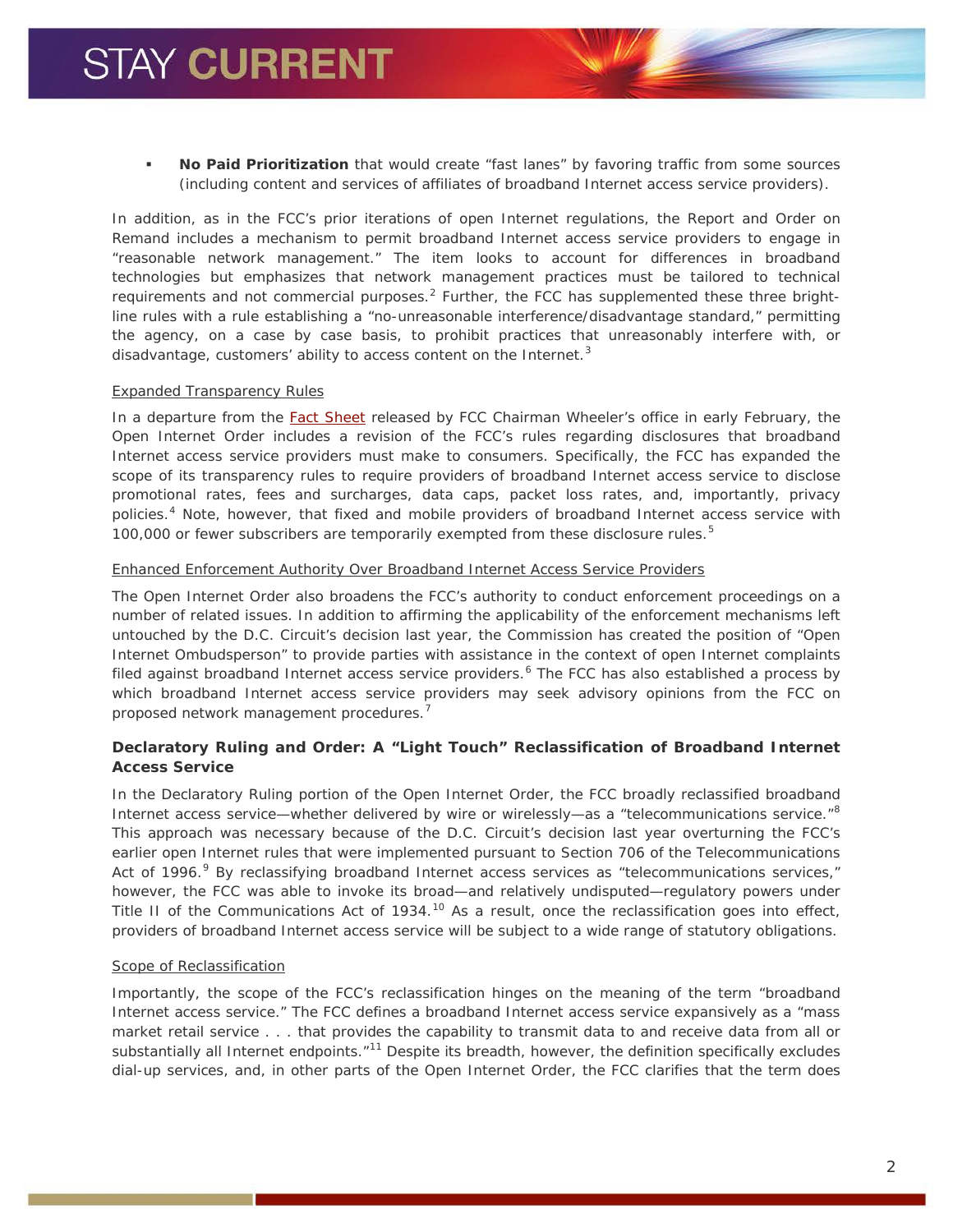# **STAY CURRENT**

not encompass enterprise services, virtual private network services, hosting or data storage services, and facilities-based VoIP services.<sup>[12](#page-5-10)</sup>

#### *Application of Certain Title II Obligations to Broadband Internet Access Services*

Given the magnitude of the obligations imposed on telecommunications services under Title II of the Communications Act, the FCC took pains to emphasize that it was approaching reclassification of broadband Internet access services with a "light touch" from the outset. The Communications Act provides the FCC with authority to forbear from enforcing portions of Title II against telecommunications service providers.<sup>[13](#page-5-11)</sup> Typically, it is the telecommunications providers that affirmatively seek forbearance by the FCC on discrete issues. But in this case, in keeping with its intent to adopt a light touch, the FCC proactively exercised its authority to forbear from enforcing numerous portions of Title II and certain implementing regulations.

Nevertheless, much ink will be spilled debating whether the FCC's touch was sufficiently light, as the Commission determined that it **will** apply the following Title II provisions to broadband Internet access service providers:

- Certain "core" statutory provisions prohibiting "unjust and unreasonable practices",
- Provisions granting the FCC authority to hear consumer complaints,
- **Protections for consumer privacy,**
- **Provisions relating to pole attachments,**
- **Protections for individuals with disabilities, and**
- Provisions that will allow universal service fund support to be used for future deployment of broadband networks.

The Open Internet Order does **not** impose the following:

- Any form of rate regulation (including tariffs, rate approval, or unbundling of services),
- Any requirement that providers of broadband Internet access service contribute to the universal service fund, or
- Any other form of FCC-imposed tax or fees.

## **Key Takeaways**

While the intricacies of the regulations—and the merits of the FCC's approach—will continue to be debated by policymakers and advocates over the coming months, we highlight below several significant implications of the Open Internet Order of particular relevance for telecommunications providers, content companies, wireless carriers, and other industry participants.

# *Internet Fast Lanes to End Users Will be Prohibited*

In a clear victory for edge service providers, the FCC has implemented a rule that specifically prohibits paid prioritization agreements—also known as "fast lanes"—between edge providers and broadband Internet access service providers.<sup>[14](#page-5-12)</sup> Once it goes into effect, this ban could effectively moot certain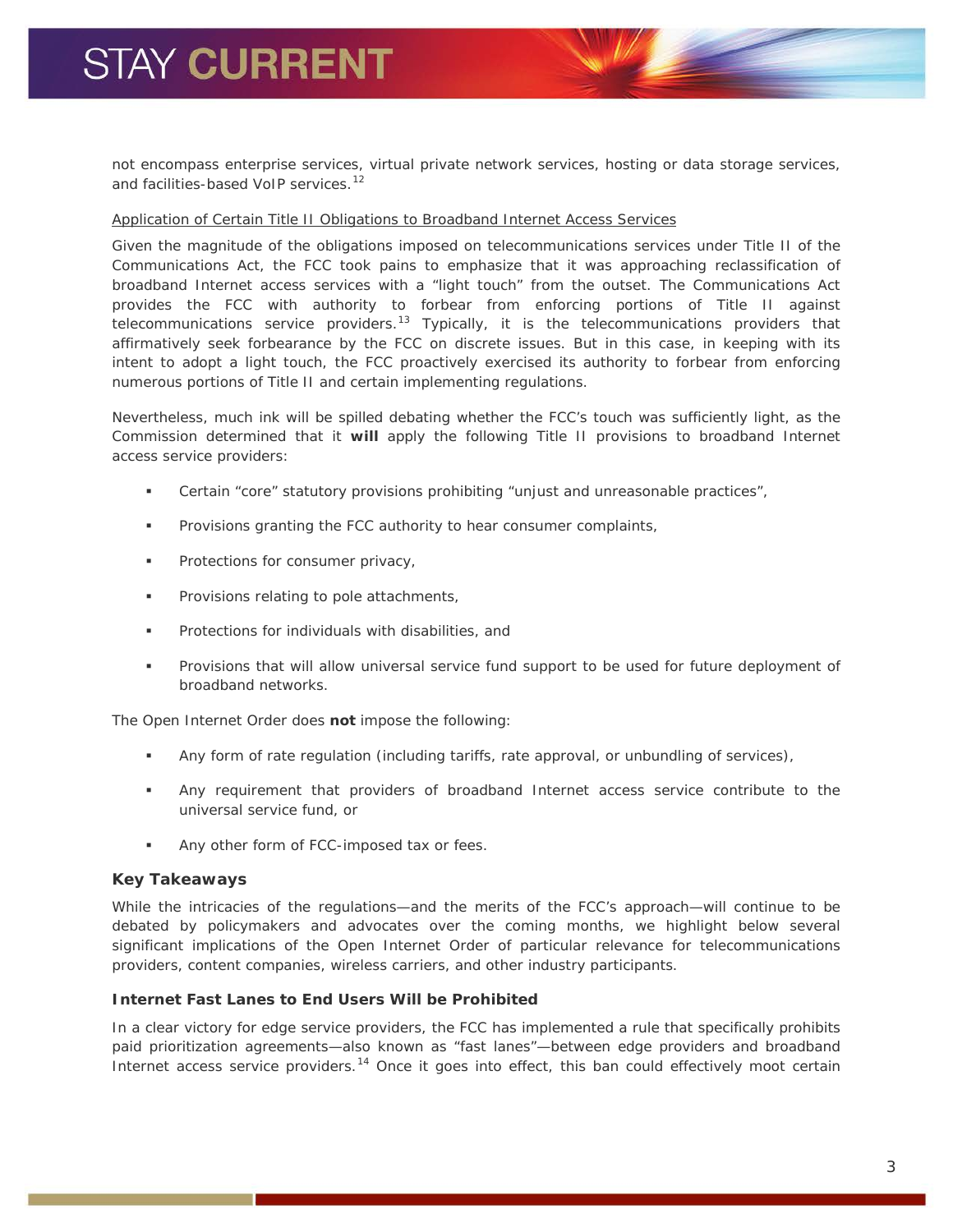peering arrangements that broadband Internet access service providers and edge providers have negotiated over the past year, and parties to such arrangements should carefully review the Open Internet Order to determine whether their arrangements may be affected.<sup>[15](#page-5-13)</sup>

Note, however, that the FCC's ban on paid prioritization is not an outright ban on Internet traffic exchange agreements. In the Open Internet Order, the FCC expressly stated that it does not have sufficient background to adopt a bright-line rule regarding Internet exchange agreements. Instead, the agency will regulate Internet traffic exchange agreements on a case-by-case basis using its general Title II authority to prohibit unjust and unreasonable practices.<sup>[16](#page-5-14)</sup>

# *Broadband Internet Access Service Provider Conduct Will Be Regulated by Bright-Line Rules and a Reasonableness Standard*

In the Open Internet Order, the FCC repeatedly touts the clarity associated with the bright-line open Internet rules. The three bright-line rules—no blocking, no throttling, and no paid prioritization—are aimed at addressing the FCC's current concerns about the openness of the Internet, but the FCC also recognized that technology and markets often evolve faster than codified rules. Accordingly, the FCC included a "no-unreasonable interference/disadvantage" rule that provides it with flexibility to address market and technological developments that might not be captured by its bright-line rules. While much attention has been focused on the bright-line rules, broadband Internet access service providers and content providers should remain mindful that the FCC will retain significant regulatory flexibility to enforce its no-unreasonable interference/disadvantage standard.

## *Wireless Broadband Carriers Will See Additional Regulation*

As previewed in the [Fact Sheet,](http://transition.fcc.gov/Daily_Releases/Daily_Business/2015/db0204/DOC-331869A1.pdf) the Open Internet Order classifies mobile broadband Internet access services as a commercial mobile service that is subject to Title II regulation. This is a substantial change from the FCC's prior hands-off approach that limited the effect of open Internet rules on wireless carriers. The FCC based this decision on changes in the marketplace, including the facts that "mobile broadband networks are faster, more broadly deployed, more widely used, and more technologically advanced than they were in 2010" and that mobile broadband "is no longer in a nascent stage."<sup>[17](#page-5-15)</sup> Again, this is a marked departure from prior FCC wireless policy, and wireless carriers will want to carefully scrutinize the potential impact of the Open Internet Order on their operations.

## *The FCC's Role as a Privacy Regulator Will Grow*

The FCC's Fact Sheet noted, without much fanfare, that the consumer protection provisions of Title II would apply to broadband Internet access service. But, in contrast to this passing reference in the Fact Sheet, issues of consumer privacy permeate the Open Internet Order. For instance, the FCC expands providers' obligations to disclose certain privacy practices as part of the agency's transparency requirements. And, in discussing its decision not to forbear from enforcing Section 222 consumer privacy protections in this context, the FCC took the opportunity to underscore its recent efforts to expand its role as a national privacy regulator.<sup>[18](#page-5-16)</sup> Indeed, the day after the Order's release, Travis LeBlanc, the chief of the FCC's Enforcement Bureau, spoke at the Berkeley Center for Law & Technology Privacy Law Forum and discussed how he expects to see privacy enforcement against broadband Internet access service providers as a growing trend. As such, broadband Internet access service providers—both wireline and wireless—will want to pay close attention to the FCC's emerging privacy rules and enforcement practices.<sup>[19](#page-5-17)</sup>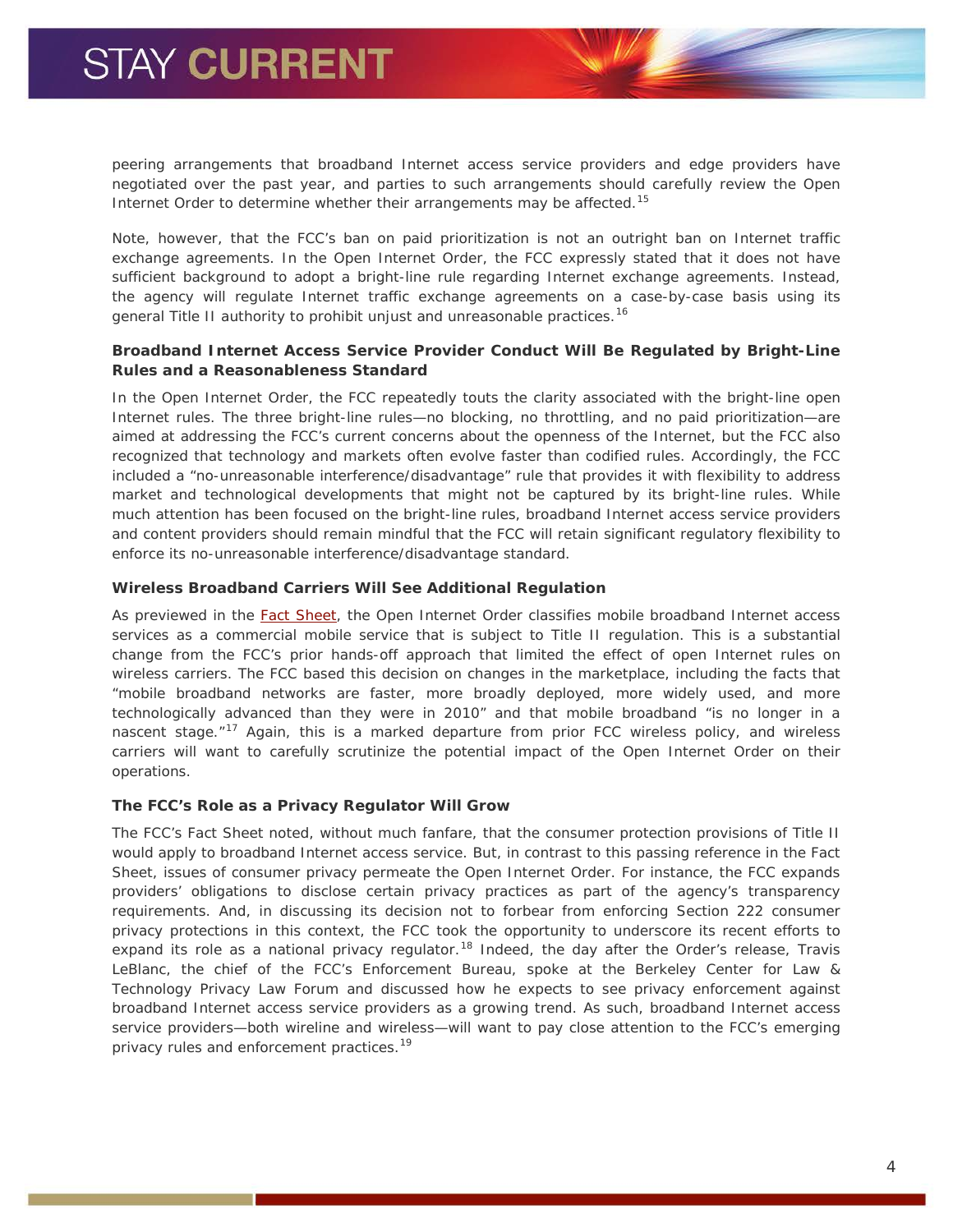## **The Road Ahead: The Dissenting Commissioners Flag Avenues for Appeal**

The Open Internet item will not go into effect until 60 days following its publication in the *Federal Register*, which usually occurs several weeks after the FCC releases the text of an item. Publication in the *Federal Register* will also start the clock for parties to petition for FCC reconsideration or to seek appellate review of the FCC's decision. It is widely anticipated that the FCC's Open Internet item will be challenged in court. And, while the FCC has attempted to limit the Open Internet Order's vulnerability to an appellate challenge, in their dissenting statements, Commissioners Pai and O'Rielly have effectively seeded the record with possible grounds for appeal. For example, both dissenting statements suggest that the Commission's Open Internet Order is procedurally flawed because the underlying Notice of Proposed Rulemaking did not adequately signal that reclassification with forbearance was a possibility.

The fate of the FCC's open Internet rules—and, more fundamentally, its reclassification of broadband Internet access service—may ultimately be years away. More immediately, the most pressing question is whether parties seeking appellate review will request—and whether a court will grant—a stay of the new rules while the appellate process unfolds.

 $\Leftrightarrow$   $\Leftrightarrow$   $\Leftrightarrow$ 

*If you have any questions concerning these developing issues, please do not hesitate to contact any of the following Paul Hastings Washington, D.C. lawyers:*

Sherrese M. Smith 1.202.551.1965 [sherresesmith@paulhastings.com](mailto:sherresesmith@paulhastings.com) Matthew L. Gibson 1.202.551.1793 [matthewgibson@paulhastings.com](mailto:matthewgibson@paulhastings.com) Leah E. Graham 1.202.551.1923 [leahgraham@paulhastings.com](mailto:leahgraham@paulhastings.com)

<span id="page-4-0"></span><sup>1</sup> *Protecting and Promoting the Open Internet*, Report and Order on Remand*,* Declaratory Ruling, and Order, FCC 15-24, available at [http://transition.fcc.gov/Daily\\_Releases/Daily\\_Business/2015/db0312/FCC-15-24A1.pdf.](http://transition.fcc.gov/Daily_Releases/Daily_Business/2015/db0312/FCC-15-24A1.pdf)

- <sup>2</sup> *Open Internet Order* ¶¶ 214-224.
- <sup>3</sup> *Id.*, ¶¶ 294-296.
- <sup>4</sup> *Id.*, ¶¶ 163-171.
- $10^{5}$  *Id.*, **11** 172-175.
- <sup>6</sup> *Id.,* ¶¶ 254-256.
- <sup>7</sup> *Id.*, ¶¶ 229-239.
- <sup>8</sup> *Id.*, ¶¶ 309, *et seq.*
- <sup>9</sup> Telecommunications Act of 1996, Pub. L. 104-104, § 706(a). In Section 706, Congress directed the FCC to "encourage the deployment on a reasonable and timely basis of advanced telecommunications capability to all Americans."
- <sup>10</sup> Throughout the Declaratory Ruling section of the Open Internet Order, the FCC repeatedly pointed to the Supreme Court's decision in *Nat'l Cable & Telecomms. Ass'n v. Brand X Internet Servs.*, 545 U.S. 967 (2005), for support that it could reconsider its earlier classification of Internet access as an "information service" in light of technological changes and marketplace developments.

 $11$  47 C.F.R. § 8.11(a).

<sup>12</sup> *Open Internet Order* ¶ 26.

<sup>14</sup> *Open Internet Order* ¶ 125.

<sup>13</sup> 47 U.S.C. § 160(a).